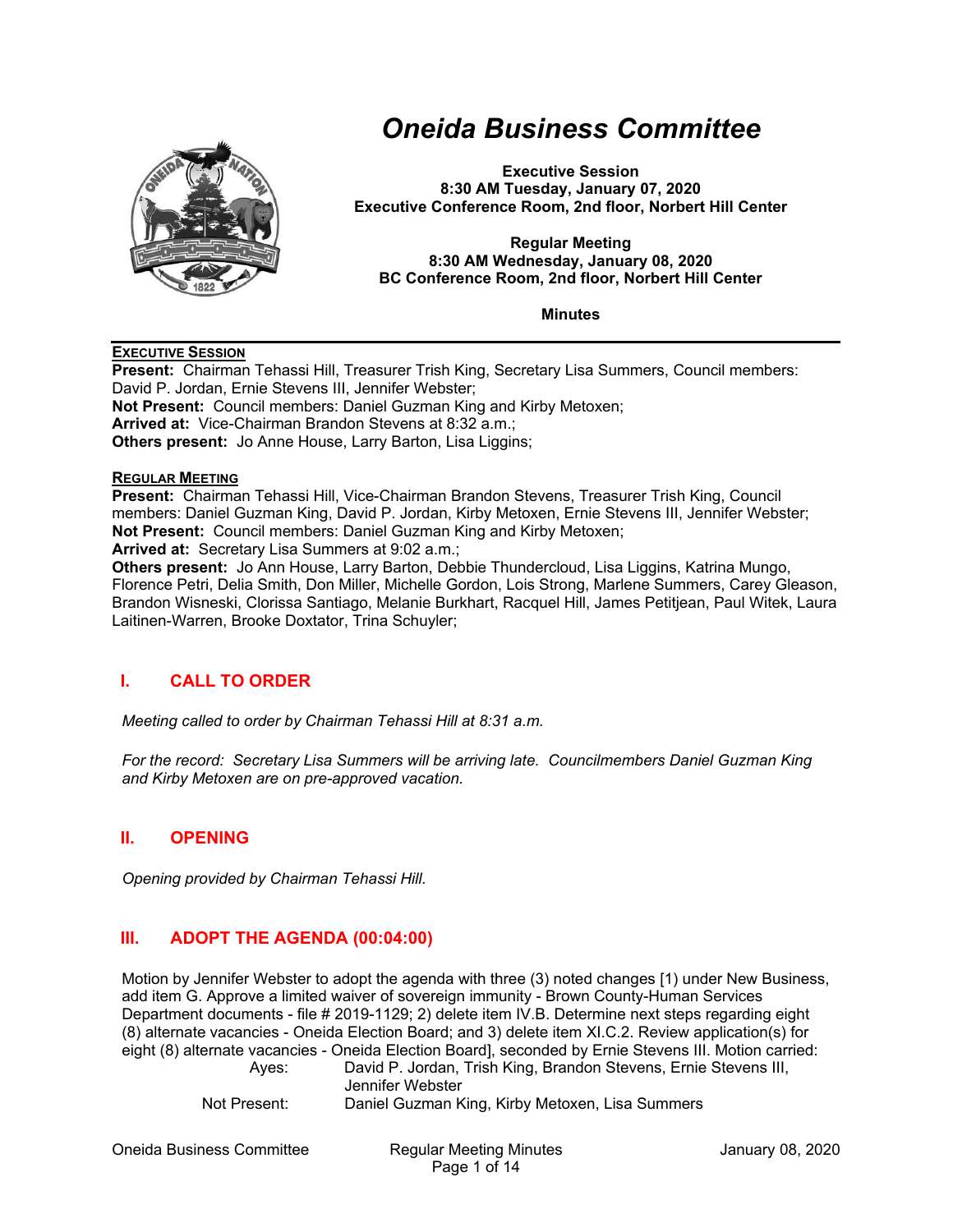#### **IV. MINUTES**

**A. Approve the December 4 and 6, 2019, special Business Committee meeting minutes (00:06:52)** 

Sponsor: Lisa Summers, Secretary

Motion by Jennifer Webster to approve the December 4 and 6, 2019, special Business Committee meeting minutes, seconded by Brandon Stevens. Motion carried:

 Ayes: David P. Jordan, Trish King, Brandon Stevens, Ernie Stevens III, Jennifer Webster

Not Present: Daniel Guzman King, Kirby Metoxen, Lisa Summers

#### **B. Approve the December 11, 2019, regular Business Committee meeting minutes (00:07:14)**

Sponsor: Lisa Summers, Secretary

Motion by David P. Jordan to approve the December 11, 2019, regular Business Committee meeting minutes, seconded by Jennifer Webster. Motion carried:

| Ayes:        | David P. Jordan, Trish King, Brandon Stevens, Ernie Stevens III,<br>Jennifer Webster |
|--------------|--------------------------------------------------------------------------------------|
| Not Present: | Daniel Guzman King, Kirby Metoxen, Lisa Summers                                      |

#### **C. Approve the December 13, 2019, special Business Committee meeting minutes (00:07:40)**

Sponsor: Lisa Summers, Secretary

Motion by David P. Jordan to approve the December 13, 2019, special Business Committee meeting minutes, seconded by Jennifer Webster. Motion carried:

> Ayes: David P. Jordan, Trish King, Ernie Stevens III, Lisa Summers, Jennifer **Webster**

Not Present: Daniel Guzman King, Tehassi Hill, Kirby Metoxen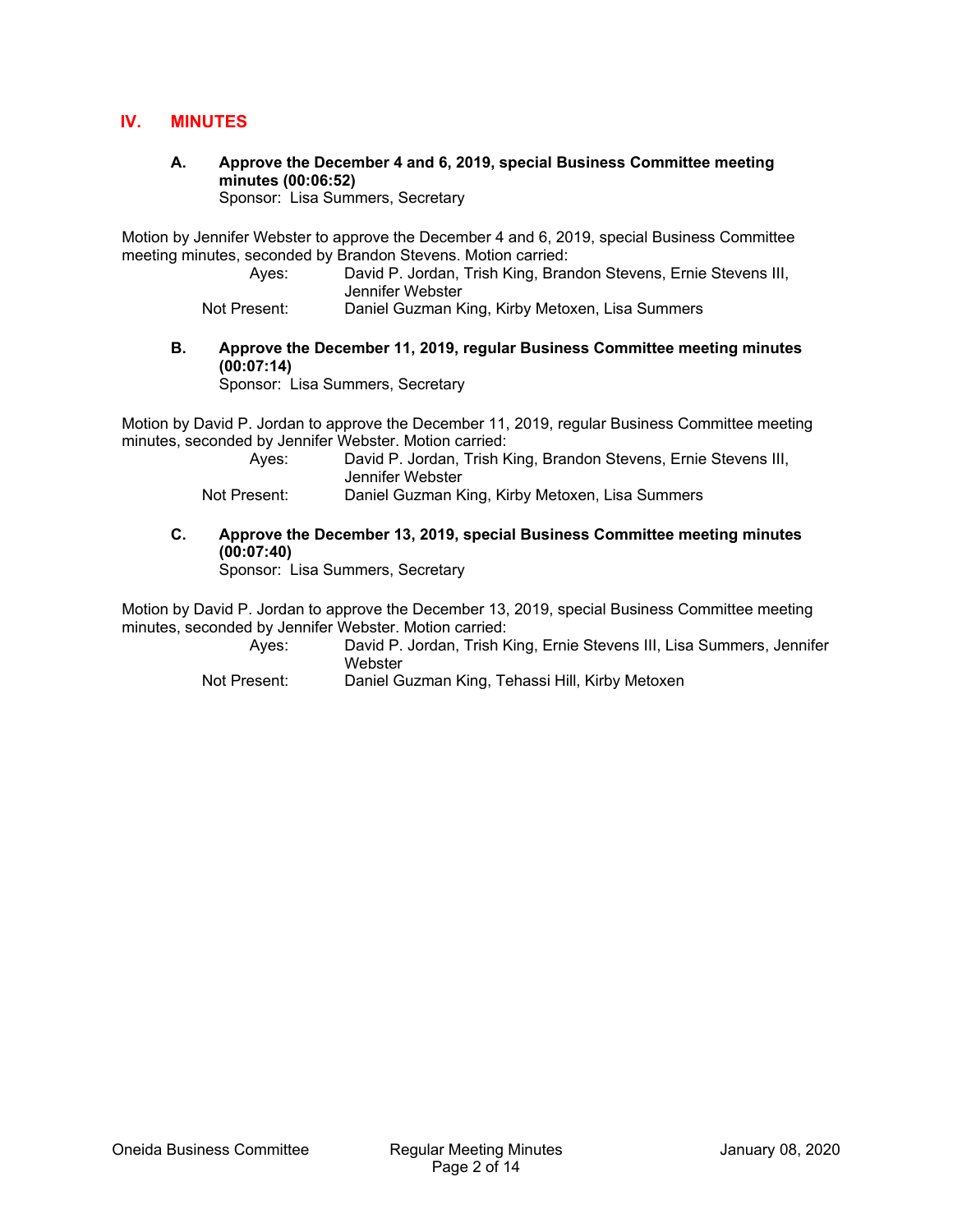#### **V. RESOLUTIONS**

## **A. Adopt resolution entitled 2019 InterTribal Buffalo Council, Buffalo Herd Development Grant (00:08:07)**

Sponsor: Trish King, Treasurer

Motion by Ernie Stevens III to adopt resolution 01-08-20-A 2019 InterTribal Buffalo Council, Buffalo Herd Development Grant, seconded by Trish King. Motion carried:

 Ayes: David P. Jordan, Trish King, Brandon Stevens, Ernie Stevens III, Jennifer Webster

Not Present: Daniel Guzman King, Kirby Metoxen, Lisa Summers

#### **B. Adopt resolution entitled FY2020-2022 Oneida Nation Tribal Transportation Improvement Plan (TTIP) - file # 2019-1336 (00:08:57)**  Sponsor: Debbie Thundercloud, General Manager

Motion by David P. Jordan to adopt resolution 01-08-20-B FY2020-2022 Oneida Nation Tribal Transportation Improvement Plan (TTIP), seconded by Brandon Stevens. Motion carried:

| Ayes:        | David P. Jordan, Trish King, Brandon Stevens, Ernie Stevens III,<br>Jennifer Webster |
|--------------|--------------------------------------------------------------------------------------|
| Not Present: | Daniel Guzman King, Kirby Metoxen, Lisa Summers                                      |

**C. Adopt resolution entitled Community Action Board - Alzheimer and Dementia Proposed Research Project (00:10:57)** 

Sponsor: Florence Petri, Chair/Oneida Nation Commission on Aging

*Secretary Lisa Summers arrived at 9:02 a.m.* 

Motion by Jennifer Webster to defer the request regarding the Alzheimer and Dementia Proposed Research Project to the Oneida Health Center [Director of Comprehensive Health Operations] to be processed per BC resolution # 05-08-19-A Research Requests: Review and Approval to Conduct, seconded by Ernie Stevens III. Motion carried:

| Aves:        | David P. Jordan, Trish King, Brandon Stevens, Ernie Stevens III,<br>Jennifer Webster |
|--------------|--------------------------------------------------------------------------------------|
| Abstained:   | Lisa Summers                                                                         |
| Not Present: | Daniel Guzman King, Kirby Metoxen                                                    |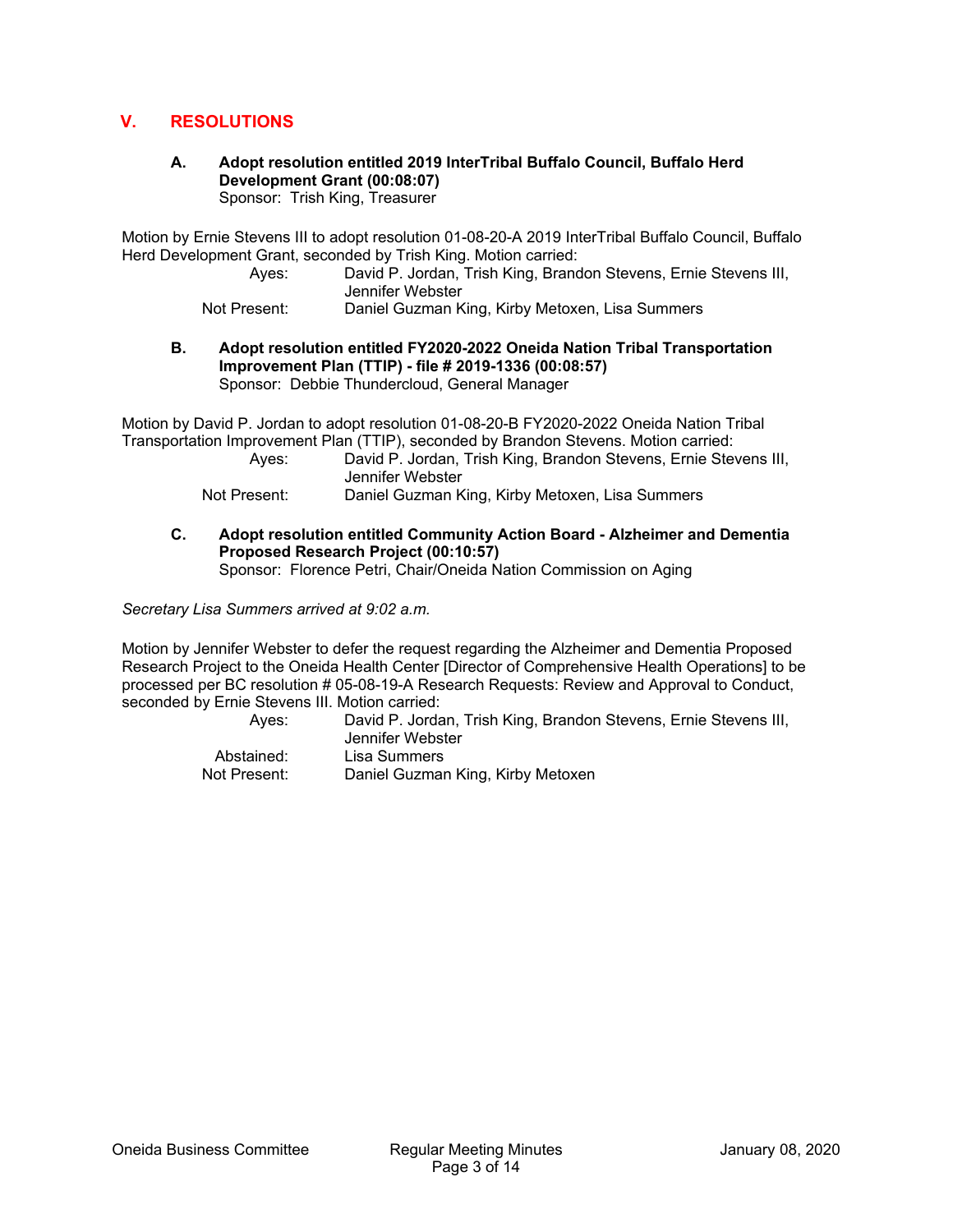#### **D. Adopt resolution entitled Amendments to the Child Support Law (00:31:32)**  Sponsor: David P. Jordan, Councilman

Motion by Lisa Summers to defer this item until the Business Committee can have a conversation, in either a BC work session or special BC work session, about the principles of the Administrative Rulemaking law and how they're applied, seconded by Brandon Stevens. Motion failed:

| Aves:        | Lisa Summers                                                     |
|--------------|------------------------------------------------------------------|
| Opposed:     | David P. Jordan, Trish King, Brandon Stevens, Ernie Stevens III, |
|              | Jennifer Webster                                                 |
| Not Present: | Daniel Guzman King, Kirby Metoxen                                |

Motion by Brandon Stevens to adopt resolution 01-08-19-C Amendments to the Child Support Law, striking section 704.16-2.(c) [lines 1235-1237] and forward the discussion regarding Administrative Rulemaking to a BC Work Session, seconded by Jennifer Webster. Motion carried:

| Aves:        | David P. Jordan, Trish King, Brandon Stevens, Ernie Stevens III,<br>Jennifer Webster |
|--------------|--------------------------------------------------------------------------------------|
| Opposed:     | Lisa Summers                                                                         |
| Not Present: | Daniel Guzman King, Kirby Metoxen                                                    |

*For the record: Secretary Lisa Summers stated I'm going to oppose the motion and, again, not necessarily because I don't appreciate the work or the time that's been put into bringing everything up to speed, but I don't think that I'm in agreement with the rules being put back into the law. For that reason, I'm going to oppose this motion. Once we adopt this, it's going to be a process for us to make any more amendments that we need for those little changes that are going to have to happen. We're going to have this same conversation again in a work session; we're going to talk about how difficult it is to have little minor changes administratively or things that need to be done by the administrative body. By that time, it's going to be too late.* 

*For the record: Vice-Chairman Brandon Stevens stated I agree with Secretary Lisa's comments, up until the very last comment. It still can be rectified, but it is going to be a process. I think part of the conversation is making sure we all have an understanding about the implementation of the Administrative Rulemaking law and when that should and shouldn't apply.* 

**E. Enter the e-poll results into the record regarding the adopted resolution # 12-12- 19-A FY 2019-2020 IDEA Early Intervention for Infants and Toddlers Application (01:45:55)** 

Sponsor: Lisa Summers, Secretary

*Councilwoman Jennifer Webster left at 10:17 a.m.* 

Motion by Lisa Summers to adopt Enter the e-poll results into the record regarding the adopted resolution # 12-12-19-A FY 2019-2020 IDEA Early Intervention for Infants and Toddlers Application, seconded by David P. Jordan. Motion carried:

| Aves:        | David P. Jordan, Trish King, Brandon Stevens, Ernie Stevens III, Lisa |
|--------------|-----------------------------------------------------------------------|
|              | Summers                                                               |
| Not Present: | Daniel Guzman King, Kirby Metoxen, Jennifer Webster                   |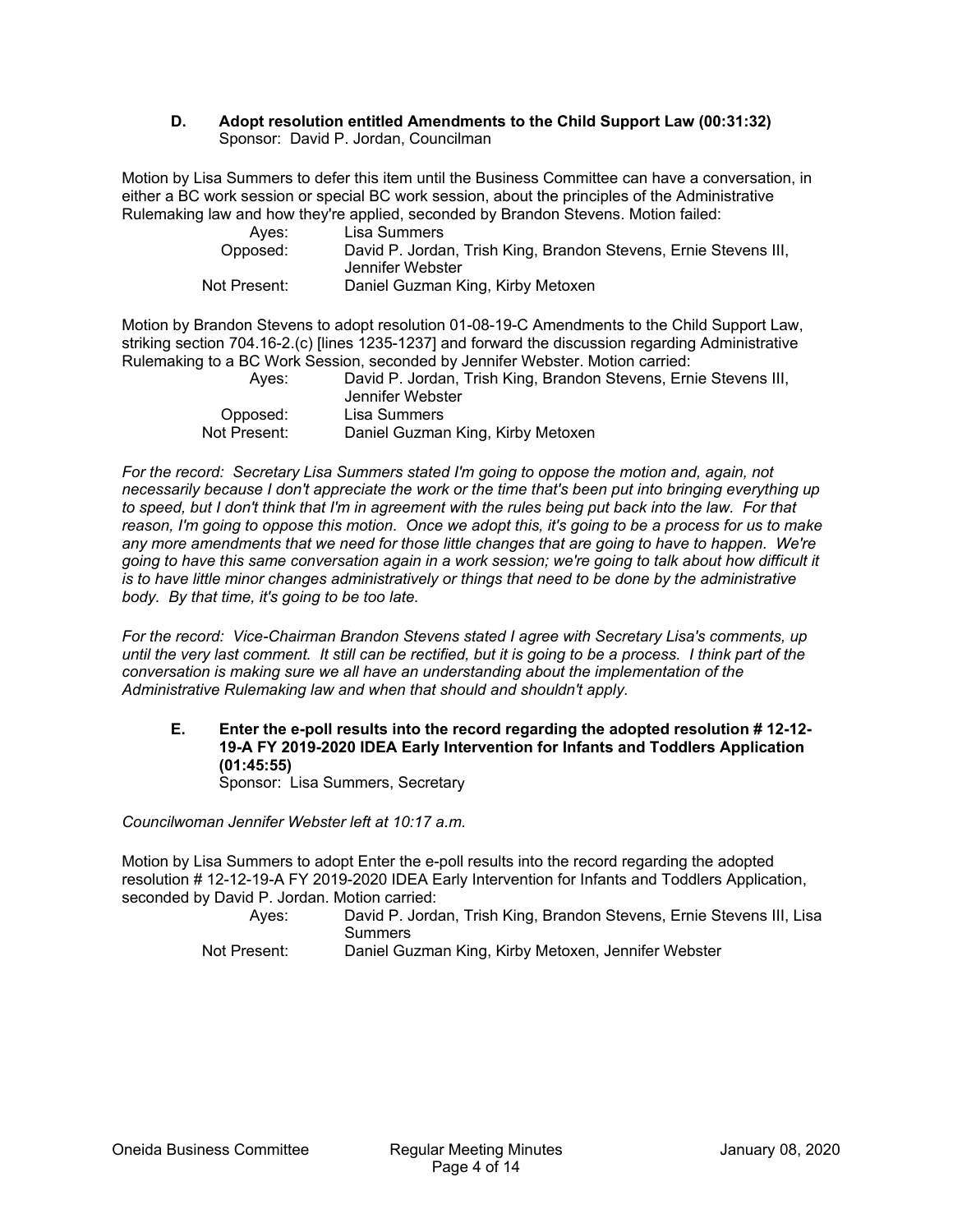#### **VI. APPOINTMENTS**

### **A. Determine next steps regarding one (1) vacancy - Oneida Nation Arts Board (01:46:15)**

Sponsor: Lisa Summers, Secretary

*Treasurer Trish King left at 10:19 a.m.* 

Motion by David P. Jordan to accept accept the selected the applicant and appoint Amy L. Wilde to the Oneida Nation Arts Board with a term ending February 28, 2022;, seconded by Lisa Summers. Motion carried:

> Ayes: David P. Jordan, Brandon Stevens, Ernie Stevens III, Lisa Summers<br>Not Present: Daniel Guzman King, Trish King, Kirby Metoxen, Jennifer Webster Daniel Guzman King, Trish King, Kirby Metoxen, Jennifer Webster

**B. Determine next steps regarding eight (8) alternate vacancies - Oneida Election Board** 

Sponsor: Lisa Summers, Secretary

*Item deleted at the adoption of the agenda.* 

**C. Determine next steps regarding ten (10) ad hoc vacancies - Oneida Election Board (01:47:40)** 

Sponsor: Lisa Summers, Secretary

Motion by Brandon Stevens to accept the selected the applicant(s) and appoint Candace House, Kalene White, and Tonya Webster, as ad hoc members for the Oneida Election Board, seconded by David P. Jordan. Motion carried:

| Aves:        | David P. Jordan, Brandon Stevens, Ernie Stevens III             |
|--------------|-----------------------------------------------------------------|
| Opposed:     | Lisa Summers                                                    |
| Not Present: | Daniel Guzman King, Trish King, Kirby Metoxen, Jennifer Webster |

Motion by Brandon Stevens to re-post the remaining seven (7) ad hoc vacancies for the Oneida Election Board, seconded by David P. Jordan. Motion carried:

> Ayes: David P. Jordan, Brandon Stevens, Ernie Stevens III, Lisa Summers Not Present: Daniel Guzman King, Trish King, Kirby Metoxen, Jennifer Webster

*Councilwoman Jennifer Webster returned at 10:20 a.m.*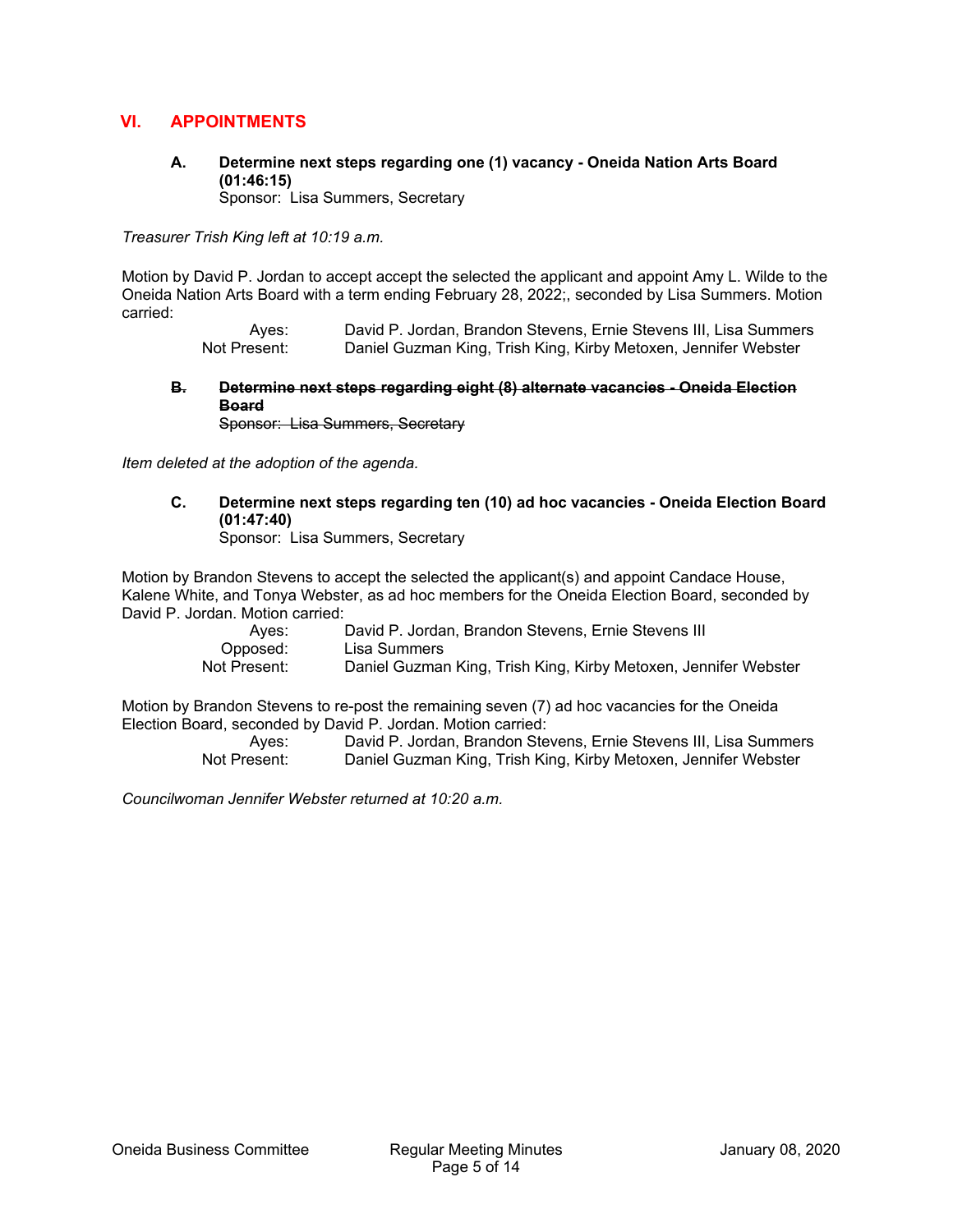#### **VII. STANDING COMMITTEES**

#### **A. FINANCE COMMITTEE**

**1. Accept the December 2, 2019, regular Finance Committee meeting minutes (01:49:00)** 

Sponsor: Trish King, Treasurer

*Treasurer Trish King returned at 10:21 a.m.* 

Motion by Jennifer Webster to accept the December 2, 2019, regular Finance Committee meeting minutes, seconded by Lisa Summers. Motion carried:

> Ayes: David P. Jordan, Trish King, Brandon Stevens, Ernie Stevens III, Lisa Summers, Jennifer Webster

Not Present: Daniel Guzman King, Kirby Metoxen

**2. Accept the December 16, 2019, regular Finance Committee meeting minutes (01:49:58)** 

Sponsor: Trish King, Treasurer

Motion by Jennifer Webster to accept the December 16, 2019, regular Finance Committee meeting minutes, seconded by Lisa Summers. Motion carried:

 Ayes: David P. Jordan, Trish King, Brandon Stevens, Ernie Stevens III, Lisa Summers, Jennifer Webster

Not Present: Daniel Guzman King, Kirby Metoxen

#### **B. LEGISLATIVE OPERATING COMMITTEE**

**1. Accept the December 18, 2019, regular Legislative Operating Committee meeting minutes (01:50:21)**  Sponsor: David P. Jordan, Councilman

Motion by Trish King to accept the December 18, 2019, regular Legislative Operating Committee meeting minutes, seconded by Lisa Summers. Motion carried:

 Ayes: David P. Jordan, Trish King, Brandon Stevens, Ernie Stevens III, Lisa Summers, Jennifer Webster Not Present: Daniel Guzman King, Kirby Metoxen

#### **C. QUALITY OF LIFE COMMITTEE**

**1. Accept the November 14, 2019, regular Quality of Life Committee meeting minutes (01:50:50)**  Sponsor: Brandon Stevens, Vice-Chairman

Motion by David P. Jordan to accept the November 14, 2019, regular Quality of Life Committee meeting minutes, seconded by Jennifer Webster. Motion carried:

 Ayes: David P. Jordan, Trish King, Brandon Stevens, Ernie Stevens III, Lisa Summers, Jennifer Webster Not Present: Daniel Guzman King, Kirby Metoxen

Oneida Business Committee Regular Meeting Minutes January 08, 2020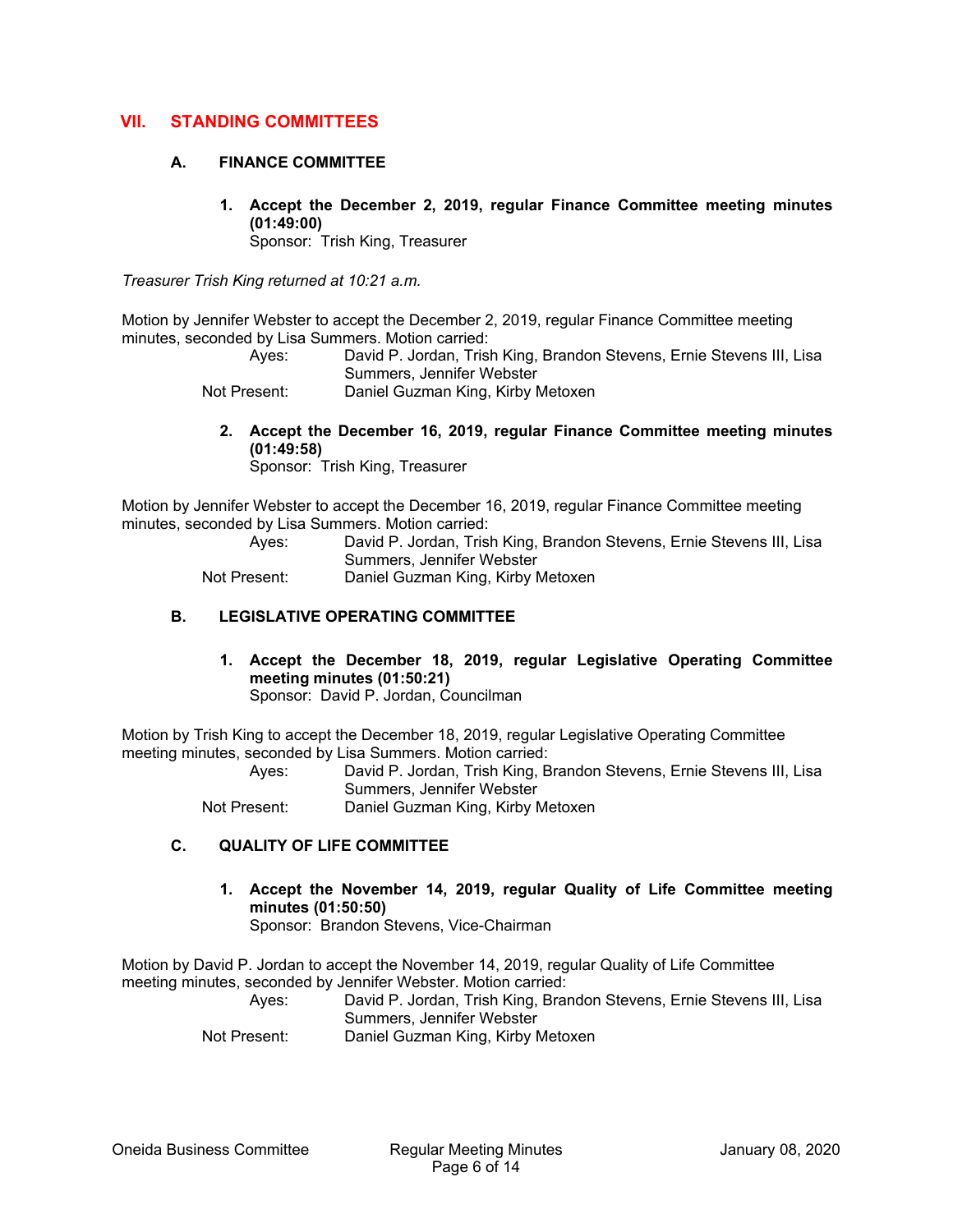#### **VIII. TRAVEL REPORTS**

**A. Approve the travel report - Councilwoman Jennifer Webster - Indian Health Care Improvement Fund (IHCIF) - Arlington, VA - March 11-13, 2019 (01:51:20)**  Sponsor: Jennifer Webster, Councilwoman

Motion by Lisa Summers to approve the travel report from Councilwoman Jennifer Webster for the Indian Health Care Improvement Fund (IHCIF) in Arlington, VA - March 11-13, 2019, seconded by Brandon Stevens. Motion carried:

| Aves:        | David P. Jordan, Trish King, Brandon Stevens, Ernie Stevens III, Lisa<br>Summers |
|--------------|----------------------------------------------------------------------------------|
| Abstained:   | Jennifer Webster                                                                 |
| Not Present: | Daniel Guzman King, Kirby Metoxen                                                |

**B. Approve the travel report - Secretary Lisa Summers and Councilwoman Jennifer Webster - 2019 Self-Governance Consultation Conference - Traverse City, MI - April 1-5, 2019 (01:51:46)** 

Sponsor: Jennifer Webster, Councilwoman

Motion by David P. Jordan to approve the travel report from Secretary Lisa Summers and Councilwoman Jennifer Webster for the 2019 Self-Governance Consultation Conference in Traverse City, MI - April 1-5, 2019, seconded by Ernie Stevens III. Motion carried:

 Ayes: David P. Jordan, Trish King, Brandon Stevens, Ernie Stevens III, Lisa Summers, Jennifer Webster Not Present: Daniel Guzman King, Kirby Metoxen

**C. Approve the travel report – Councilwoman Jennifer Webster – Tribal Self Governance Advisory Committee meeting - Washington DC - July 14-16, 2019 (01:52:48)** 

Sponsor: Jennifer Webster, Councilwoman

Motion by Lisa Summers to accept the travel report from Councilwoman Jennifer Webster for the Tribal Self Governance Advisory Committee meeting in Washington DC - July 14-16, 2019, seconded by David P. Jordan. Motion carried:

> Ayes: David P. Jordan, Trish King, Brandon Stevens, Ernie Stevens III, Lisa Summers, Jennifer Webster

Not Present: Daniel Guzman King, Kirby Metoxen

**D. Approve the travel report - Councilwoman Jennifer Webster - 2019 Self-Governance Professionals Workshop & Strategy Session - Maricopa, AZ - September 8-13, 2019 (01:53:13)**  Sponsor: Jennifer Webster, Councilwoman

Motion by Lisa Summers to approve the travel report from Councilwoman Jennifer Webster for the 2019 Self-Governance Professionals Workshop & Strategy Session in Maricopa, AZ - September 8-13, 2019, seconded by David P. Jordan. Motion carried:

| _____ | Ayes:        | David P. Jordan, Trish King, Brandon Stevens, Ernie Stevens III, Lisa |
|-------|--------------|-----------------------------------------------------------------------|
|       |              | Summers, Jennifer Webster                                             |
|       | Not Present: | Daniel Guzman King, Kirby Metoxen                                     |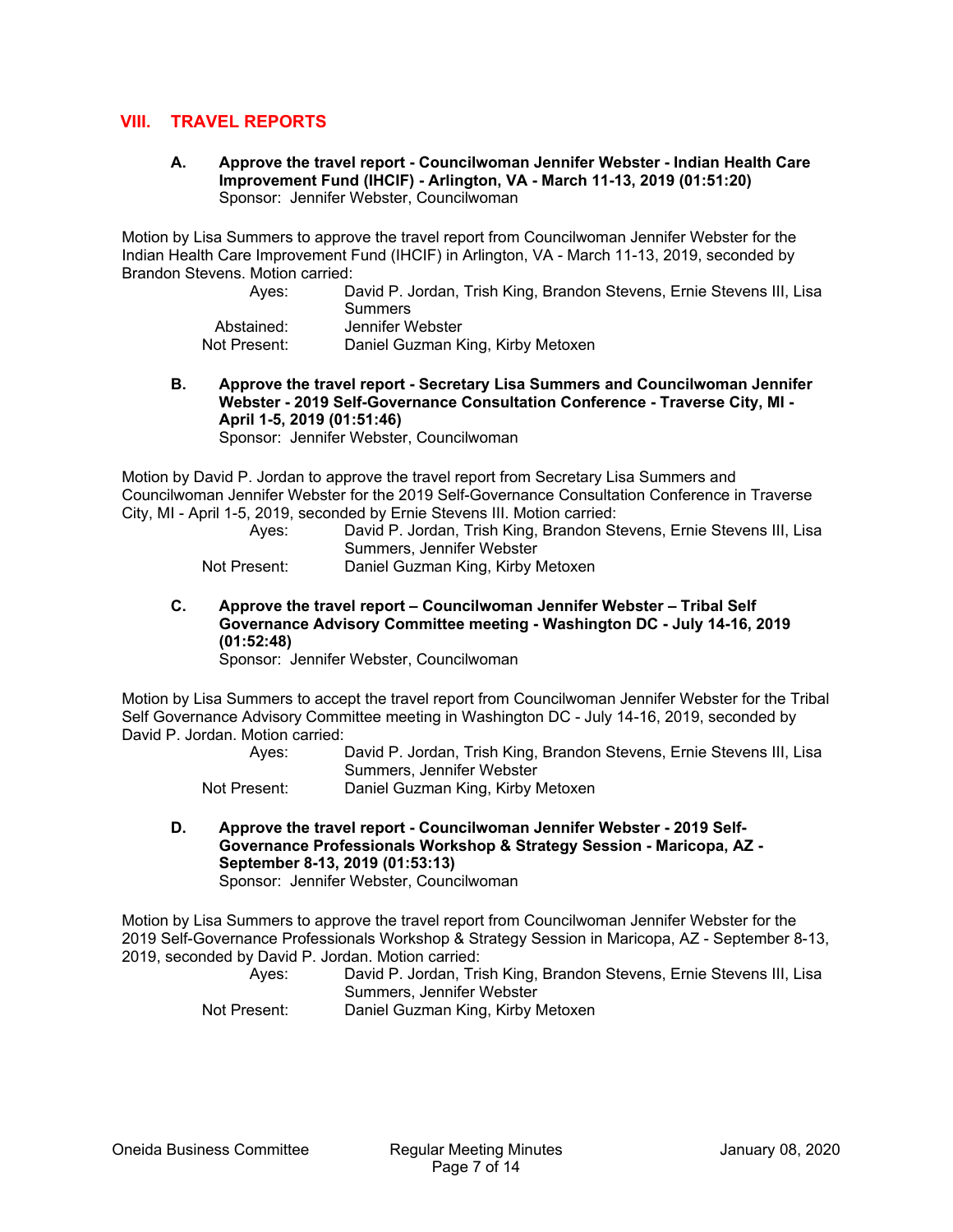**E. Approve the travel report - Chairman Tehassi Hill, Secretary Lisa Summers, and Councilman Daniel Guzman King - National Congress of American Indians 76th Annual Convention & Marketplace - Albuquerque, NM - October 20-24, 2019 (01:53:45)** 

Sponsor: Tehassi Hill, Chairman

Motion by Jennifer Webster to approve the travel report from Chairman Tehassi Hill, Secretary Lisa Summers, and Councilman Daniel Guzman King for the National Congress of American Indians 76th Annual Convention & Marketplace in Albuquerque, NM - October 20-24, 2019, seconded by David P. Jordan. Motion carried:

 Ayes: David P. Jordan, Trish King, Brandon Stevens, Ernie Stevens III, Lisa Summers, Jennifer Webster Not Present: Daniel Guzman King, Kirby Metoxen

**F. Approve the travel report - Councilman Ernie Stevens III - Hemp Interim Final Rule-Tribal Consultation - Las Vegas, NV - December 10-12, 2019 (01:55:50)**  Sponsor: Ernie Stevens III, Councilman

Motion by David P. Jordan to approve the travel report from Councilman Ernie Stevens III for the Hemp Interim Final Rule-Tribal Consultation in Las Vegas, NV - December 10-12, 2019, seconded by Lisa Summers. Motion carried:

| Ayes:        | David P. Jordan, Trish King, Brandon Stevens, Ernie Stevens III, Lisa |
|--------------|-----------------------------------------------------------------------|
|              | Summers, Jennifer Webster                                             |
| Not Present: | Daniel Guzman King, Kirby Metoxen                                     |

#### **IX. TRAVEL REQUESTS**

**A. Approve the travel request in accordance with § 219.16-1 - Up to nine (9) Business Committee members - Litigation oral arguments - Chicago, IL (02:00:30)**  Sponsor: Lisa Summers, Secretary

Motion by Jennifer Webster to approve the travel request in accordance with § 219.16-1 for up to nine (9) Business Committee members to attend the litigation oral arguments in Chicago, IL [date/time to be determined], seconded by Lisa Summers. Motion carried:

| Ayes:        | David P. Jordan, Trish King, Brandon Stevens, Ernie Stevens III, Lisa |
|--------------|-----------------------------------------------------------------------|
|              | Summers, Jennifer Webster                                             |
| Not Present: | Daniel Guzman King, Kirby Metoxen                                     |

**B. Enter the e-poll results into the record regarding the approved travel request for Secretary Lisa Summers to attend the Tribal Caucus Meeting in Nekoosa, WI - December 11-12, 2019 (02:01:33)**  Sponsor: Lisa Summers, Secretary

Motion by David P. Jordan to enter the e-poll results into the record regarding the approved travel request for Secretary Lisa Summers to attend the Tribal Caucus Meeting in Nekoosa, WI - December 11-12, 2019, seconded by Jennifer Webster. Motion carried:

 Ayes: David P. Jordan, Trish King, Brandon Stevens, Ernie Stevens III, Lisa Summers, Jennifer Webster Not Present: Daniel Guzman King, Kirby Metoxen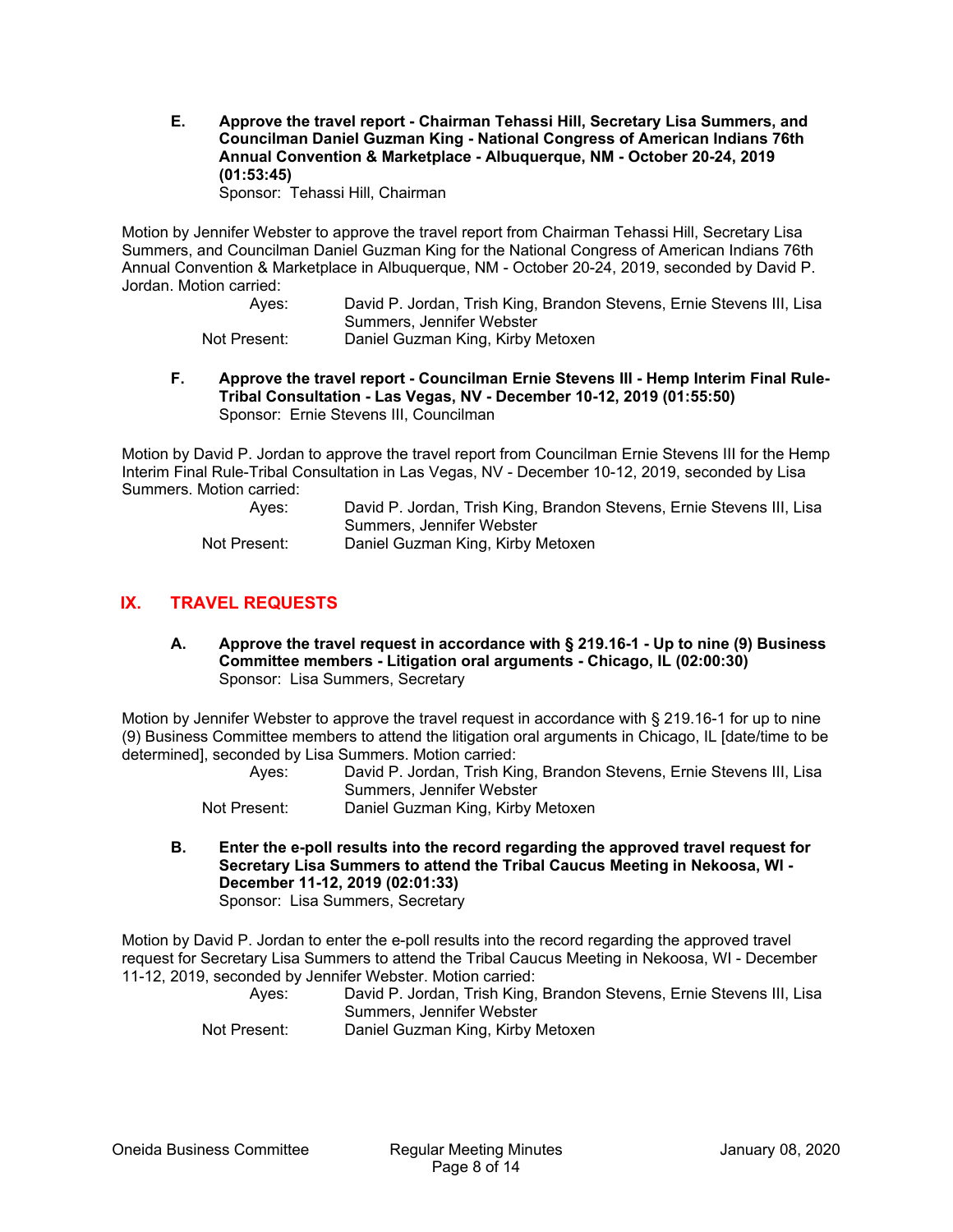#### **X. NEW BUSINESS**

**A. CIP # 07-009 Building Demolitions - Approve the CIP Package Amendment (02:02:02)** 

Sponsor: Debbie Thundercloud, General Manager

*Councilman Ernie Stevens III left at 10:33 a.m.* 

*Councilman Ernie Stevens III returned at 10:43 a.m.* 

Motion by Jennifer Webster to approve CIP Package Amendment for project CIP #07-009 Building Demolitions, seconded by Brandon Stevens. Motion carried:

| Aves:        | Trish King, Brandon Stevens, Ernie Stevens III, Lisa Summers,<br>Jennifer Webster |
|--------------|-----------------------------------------------------------------------------------|
| Abstained:   | David P. Jordan                                                                   |
| Not Present: | Daniel Guzman King, Kirby Metoxen                                                 |

Motion by Lisa Summers that the subject of how to process the carry over monies from the CIP that the Treasurer has brought up be deferred back to the Treasurer's Office to complete appropriate follow-up on that subject as necessary. Motion withdrawn.

**B. CDC # 04-022 Public Transit Garage - Approve two (2) actions (02:17:47)**  Sponsor: Debbie Thundercloud, General Manager

Motion by Brandon Stevens to approve a procedural exception to forgo the Phase II of the CIP process of routing the CDC Package to the various review entities and to approve the CDC Package for project CDC # 04-022 Public Transit Garage, seconded by David P. Jordan. Motion carried:

 Ayes: David P. Jordan, Trish King, Brandon Stevens, Ernie Stevens III, Lisa Summers, Jennifer Webster

Not Present: Daniel Guzman King, Kirby Metoxen

**C. Determine next steps regarding the 2020 Special Election (02:32:53)**  Sponsor: Vicki Cornelius, Chair/Oneida Election Board

Motion by Lisa Summers to accept the memorandum from the Oneida Election Board as information only and that the OBC liaisons work with them [the Oneida Election Board] on appropriate commuication for next steps, seconded by Jennifer Webster. Motion carried:

 Ayes: David P. Jordan, Trish King, Brandon Stevens, Ernie Stevens III, Lisa Summers, Jennifer Webster

Not Present: Daniel Guzman King, Kirby Metoxen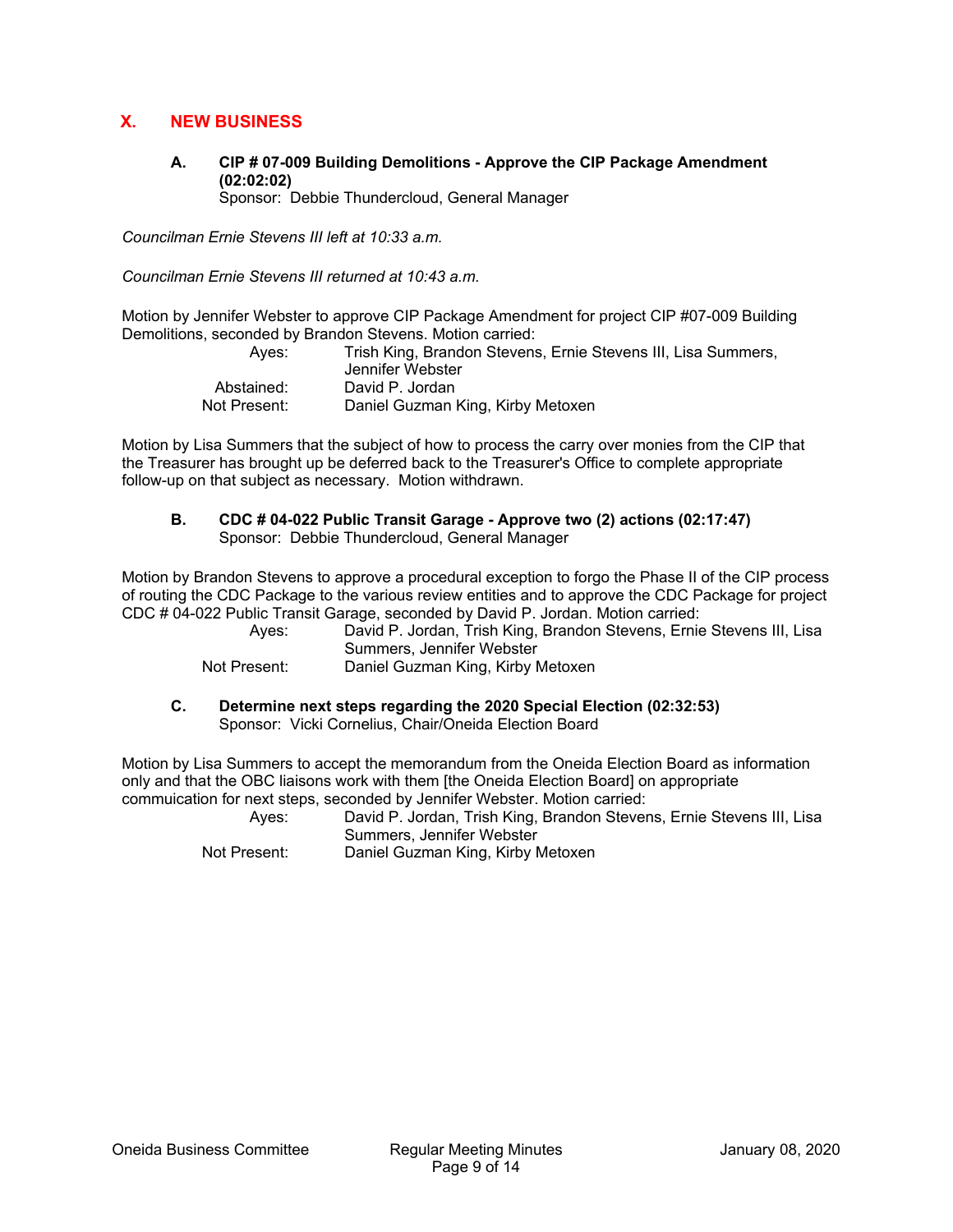#### **D. Approve two (2) actions regarding BC resolution # 05-08-19-B (02:36:13)**  Sponsor: Vicki Cornelius, Chair/Oneida Election Board

*Councilman David P. Jordan left at 11:15 a.m.* 

*Councilman David P. Jordan returned at 11:17 a.m.* 

Motion by Jennifer Webster to defer the request the Legislative Operating Committee to bring an amendment to BC resolution # 05-08-19-B for consideration, seconded by Lisa Summers. Motion carried:

> Ayes: David P. Jordan, Trish King, Brandon Stevens, Ernie Stevens III, Lisa Summers, Jennifer Webster Not Present: Daniel Guzman King, Kirby Metoxen

**E. Approve the memorandum of understanding addendum appendix B - Between the State of WI, Department of Children and Families, Bureau of Child Support and the Oneida Nation - file # 2019-0668 (02:47:18); (03:04:45)**  Sponsor: Debbie Thundercloud, General Manager

Motion by Jennifer Webster to approve a limited waiver of sovereign immunity for the memorandum of understanding addendum appendix B - Between the State of WI, Department of Children and Families, Bureau of Child Support and the Oneida Nation - file # 2019-0668 and authorize the Chairman to sign, seconded by Brandon Stevens. Motion carried<sup>1</sup>:

| Aves:        | David P. Jordan, Trish King, Ernie Stevens III, Lisa Summers, Jennifer<br>Webster |
|--------------|-----------------------------------------------------------------------------------|
| Not Present: | Daniel Guzman King, Tehassi Hill, Kirby Metoxen                                   |

Motion by David P. Jordan to table this item, seconded by Lisa Summers. Motion carried:

| Aves:        | David P. Jordan, Trish King, Ernie Stevens III, Lisa Summers, Jennifer<br>Webster |
|--------------|-----------------------------------------------------------------------------------|
| Abstained:   | <b>Brandon Stevens</b>                                                            |
| Not Present: | Daniel Guzman King, Kirby Metoxen                                                 |

*Item X.F. is addressed next.* 

Motion by Lisa Summers to take this item from the table, seconded by David P. Jordan. Motion carried: Ayes: David P. Jordan, Trish King, Ernie Stevens III, Lisa Summers, Jennifer **Webster** Not Present: Daniel Guzman King, Tehassi Hill, Kirby Metoxen

*Voting on the pending motion occurs; item XII. is addressed next.* 

<sup>1</sup> The motion was made by Councilwoman Jennifer Webster and supported by Vice-Chairman Brandon Steven; the item was then tabled. Later in the meeting, after the item was taken from the table, the previous motion made by Councilwoman Jennifer Webster was still pending, and then voted on. Due to the departure of the Chairman, Vice-Chairman Brandon Stevens had assumed the responsibilities of the Chair at the time of the vote.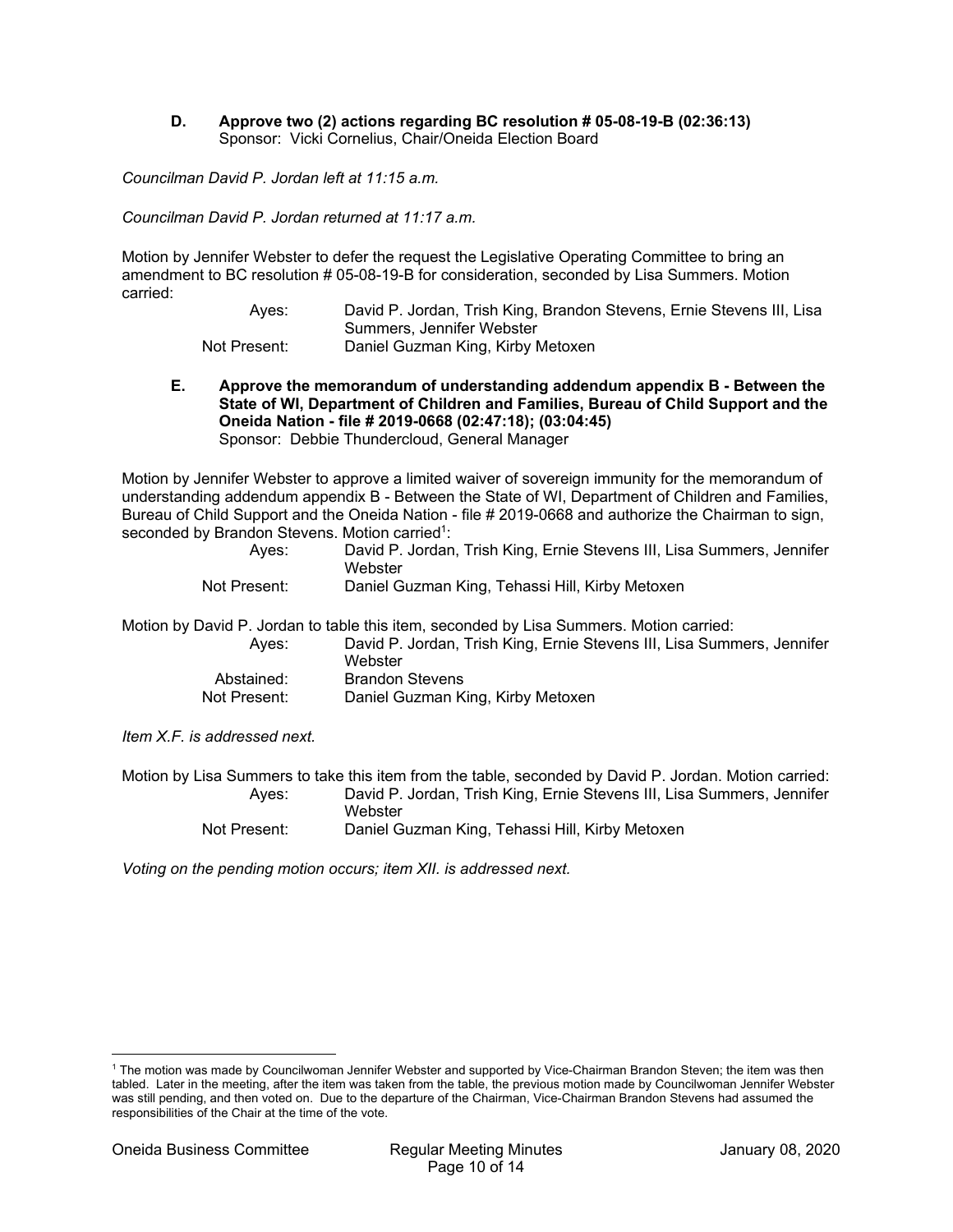#### **F. Enter the e-poll results into the record regarding the transfer of UWGB Basketball Tickets and Parking Passes to Joint Marketing (02:56:24)**  Sponsor: Lisa Summers, Secretary

Motion by Lisa Summers to enter the e-poll results into the record regarding the transfer of UWGB Basketball Tickets and Parking Passes to Joint Marketing, seconded by Jennifer Webster. Motion carried:

 Ayes: David P. Jordan, Trish King, Brandon Stevens, Ernie Stevens III, Lisa Summers, Jennifer Webster Not Present: Daniel Guzman King, Kirby Metoxen

#### **G. Approve a limited waiver of sovereign immunity - Brown County-Human Services Department documents - file # 2019-1129 (02:56:50)**  Sponsor:

Motion by Lisa Summers to approve a limited waiver of sovereign immunity - Brown County-Human Services Department documents - file # 2019-1129, seconded by Jennifer Webster. Motion carried:

| Ayes:        | David P. Jordan, Trish King, Brandon Stevens, Ernie Stevens III, Lisa |
|--------------|-----------------------------------------------------------------------|
|              | Summers, Jennifer Webster                                             |
| Not Present: | Daniel Guzman King, Kirby Metoxen                                     |

Motion by Jennifer Webster to recess at 11:31 a.m. until 11:45 a.m., seconded by Lisa Summers. Motion carried:

| Ayes:        | David P. Jordan, Trish King, Brandon Stevens, Ernie Stevens III, Lisa |
|--------------|-----------------------------------------------------------------------|
|              | Summers, Jennifer Webster                                             |
| Not Present: | Daniel Guzman King, Kirby Metoxen                                     |

*Chairman Tehassi Hill left at 11:31 a.m. Vice-Chairman Brandon Stevens assumes the responsibilites of the Chair.* 

*Called to order by Vice-Chairman Brandon Stevens at 11:46 a.m.* 

#### *Roll call for the record:*

*Present: Councilman David P. Jordan; Treasurer Trish King; Vice-Chairman Brandon Stevens; Councilman Ernie Stevens III; Secretary Lisa Summers; Councilwoman Jennifer Webster; Not Present: Councilman Daniel Guzman King; Chairman Tehassi Hill; Councilman Kirby Metoxen;*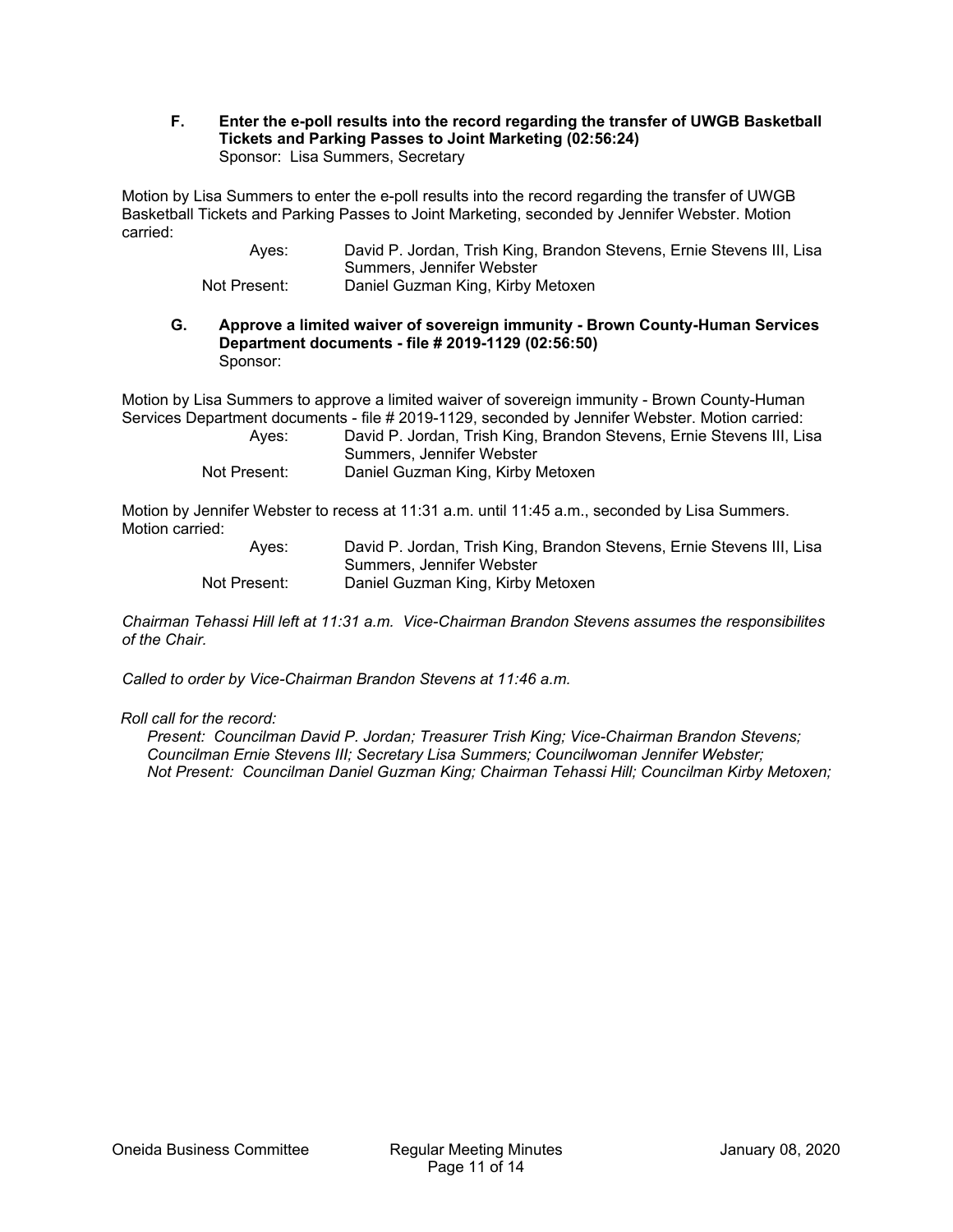#### **XI. EXECUTIVE SESSION**

#### **A. REPORTS**

# **1. Accept the Chief Counsel report (03:01:15)**

Sponsor: Jo Anne House, Chief Counsel

Motion by Jennifer Webster to accept the Chief Counsel report, seconded by Lisa Summers. Motion carried:

> Ayes: David P. Jordan, Trish King, Brandon Stevens, Ernie Stevens III, Lisa Summers, Jennifer Webster Not Present: Daniel Guzman King, Kirby Metoxen

Motion by Lisa Summers to adopt resolution 01-08-20-D Support For H.R. 1964 Of The 116th Congress, "To Provide For The Recognition Of The Lumbee Tribe Of North Carolina, And For Other Purposes" and to move that resolution into open session, seconded by Ernie Stevens III. Motion carried:

> Ayes: David P. Jordan, Trish King, Ernie Stevens III, Lisa Summers, Jennifer **Webster**

Not Present: Daniel Guzman King, Tehassi Hill, Kirby Metoxen

#### **2. Accept the General Manager report (03:02:00)**

Sponsor: Debbie Thundercloud, General Manager

Motion by Lisa Summers to delete the General Manager report from the agenda, seconded by Jennifer Webster. Motion carried:

 Ayes: David P. Jordan, Trish King, Ernie Stevens III, Lisa Summers, Jennifer **Webster** Not Present: Daniel Guzman King, Tehassi Hill, Kirby Metoxen

# **1. File # 2019-CC-01**

**B. UNFINISHED BUSINESS** 

#### **a. Review proposed transition plan (03:02:17)**

Motion by Lisa Summers to defer file # 2019-CC-01 to the February 12, 2020, regular Business Committee meeting agenda, seconded by Ernie Stevens III. Motion carried:

> Ayes: David P. Jordan, Trish King, Ernie Stevens III, Lisa Summers, Jennifer Webster

Not Present: Daniel Guzman King, Tehassi Hill, Kirby Metoxen]

*Excerpt from December 11, 2019: Motion by Lisa Summers to defer item X.D.3. File # 2019-CC-01, subsections a. Review proposed Transition plan and b. Determine next steps regarding vacancies, to the January 8, 2020, regular Business Committee meeting agenda, seconded by Jennifer Webster. Motion carried. Excerpt from September 25, 2019: (1) Motion by Lisa Summers to terminate the appointment of Floyd Wayne Silas Jr. on the Oneida Powwow Committee pursuant to §105.7-4 and post the vacancy, seconded by Kirby Metoxen. Motion carried. (2) Motion by David P. Jordan to direct the General Manager to amend the recommendations provided regarding file # 2019-CC-01 and to bring back a transition plan proposal no later than the December 11, 2019, regular Business Committee meeting, seconded by Lisa Summers. Motion carried.*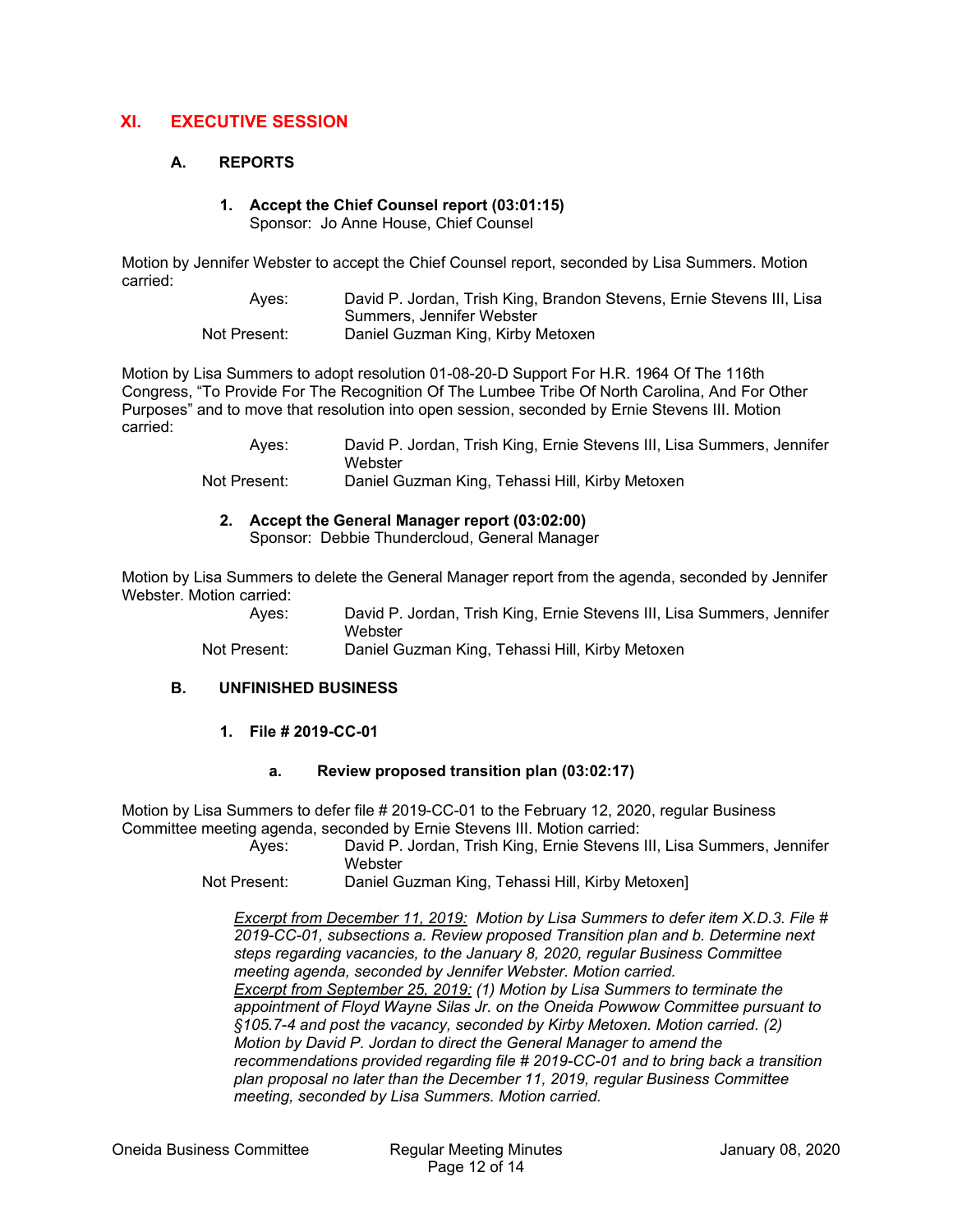#### **b. Determine next steps regarding vacancies (03:02:17)**

Motion by Lisa Summers to defer file # 2019-CC-01 to the February 12, 2020, regular Business Committee meeting agenda, seconded by Ernie Stevens III. Motion carried:

 Ayes: David P. Jordan, Trish King, Ernie Stevens III, Lisa Summers, Jennifer **Webster** 

Not Present: Daniel Guzman King, Tehassi Hill, Kirby Metoxen

*Excerpt from December 11, 2019: Motion by Lisa Summers to defer item X.D.3. File # 2019-CC-01, subsections a. Review proposed Transition plan and b. Determine next steps regarding vacancies, to the January 8, 2020, regular Business Committee meeting agenda, seconded by Jennifer Webster. Motion carried. Excerpt from October 9, 2019: Motion by Lisa Summers to defer this item to the December 11, 2019, regular Business Committee meeting, noting the General Manager will have a transition plan submitted to the Business Committee by this date, as previously directed, seconded by Kirby Metoxen. Motion carried.*

#### **C. NEW BUSINESS**

**1. Review application(s) for one (1) vacancy - Oneida Nation Arts Board (03:02:45)**  Sponsor: Lisa Summers, Secretary

Motion by Ernie Stevens III to accept the discussion regarding the application(s) for one (1) vacancy for the Oneida Nation Arts Board as information, seconded by David P. Jordan. Motion carried:

 Ayes: David P. Jordan, Trish King, Ernie Stevens III, Lisa Summers, Jennifer **Webster** 

Not Present: Daniel Guzman King, Tehassi Hill, Kirby Metoxen

**2. Review application(s) for eight (8) alternate vacancies - Oneida Election Board**  Sponsor: Lisa Summers, Secretary

*Item deleted at the adoption of the agenda.* 

**3. Review application(s) for ten (10) ad hoc vacancies - Oneida Election Board (03:03:26)** 

Sponsor: Lisa Summers, Secretary

Motion by Jennifer Webster to accept the discussion regarding the application(s) for ten (10) ad hoc vacancies for the Oneida Election Board as information, seconded by David P. Jordan. Motion carried:

 Ayes: David P. Jordan, Trish King, Ernie Stevens III, Lisa Summers, Jennifer **Webster** 

Not Present: Daniel Guzman King, Tehassi Hill, Kirby Metoxen